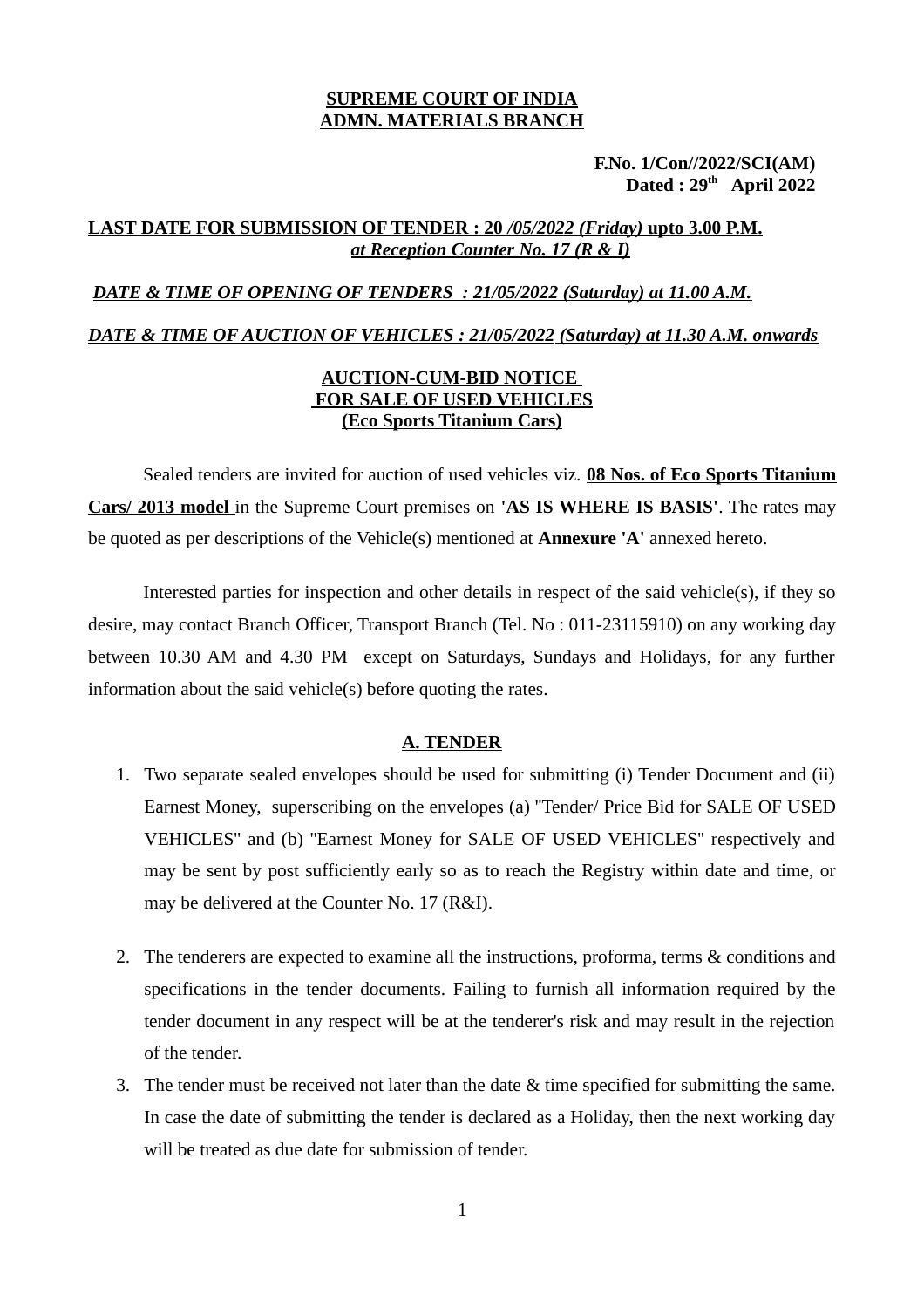#### **B. TERMS AND CONDITIONS OF TENDER**

- 4. The Tenderers are required to quote their highest rates of the vehicle(s) mentioned in **Annexure 'A'** annexed hereto. The auction of all the used vehicle(s) will be held one by one and not as a single lot. The bid will be confirmed in favour of the person quoting the highest rate in respect of that vehicle. The auction will be held in the Supreme Court premises.
- 5. The tenderers are required to send their rates along with **Demand Draft of Rs. 4,000/-** (Rupees Four Thousand only) drawn in favour of ''The Registrar, Supreme Court of India, New Delhi'' as **Earnest Money** which will be refunded to the unsuccessful tenderers on their written request with respect thereto. Name of the firm/individual, telephone no. and address may be indicated on the reverse side of the Demand Draft.
- 6. The rates should be valid for a minimum period of 60 days.
- 7. Hypothetical or conditional Tender will not be entertained. Tender once submitted shall not be allowed to be withdrawn or altered. If the tender is withdrawn or altered by the concerned party at any time after it is submitted, the entire money deposited by him/her shall stand forfeited.
- 8. The Registry will deal with the tenderer directly and no middle-men/ agents/ commission agents etc., should be asked by the tenderer to represent their cause and they will not be entertained by the Registry.
- 9. Over-writing/over-typing or erasing of the figures which render it doubtful or ambiguous are not allowed and shall render the tender invalid.
- 10. The Registry reserves the right to make any change, at any time, in the terms and conditions of the Notice Inviting Tender and accept or reject any or all tenders wholly or partly without assigning any reason thereof. The tenderer has the liberty to opt for any number of vehicle(s) from amongst the options available at Sl. No. 18 of the Tender document and shall accordingly quote the rates at **Annexure 'A'** both in figures and words corresponding to the vehicle(s) they are opting for.
- 11. Quotations including the documents submitted therein must be duly signed failing which the offer shall be liable for rejection.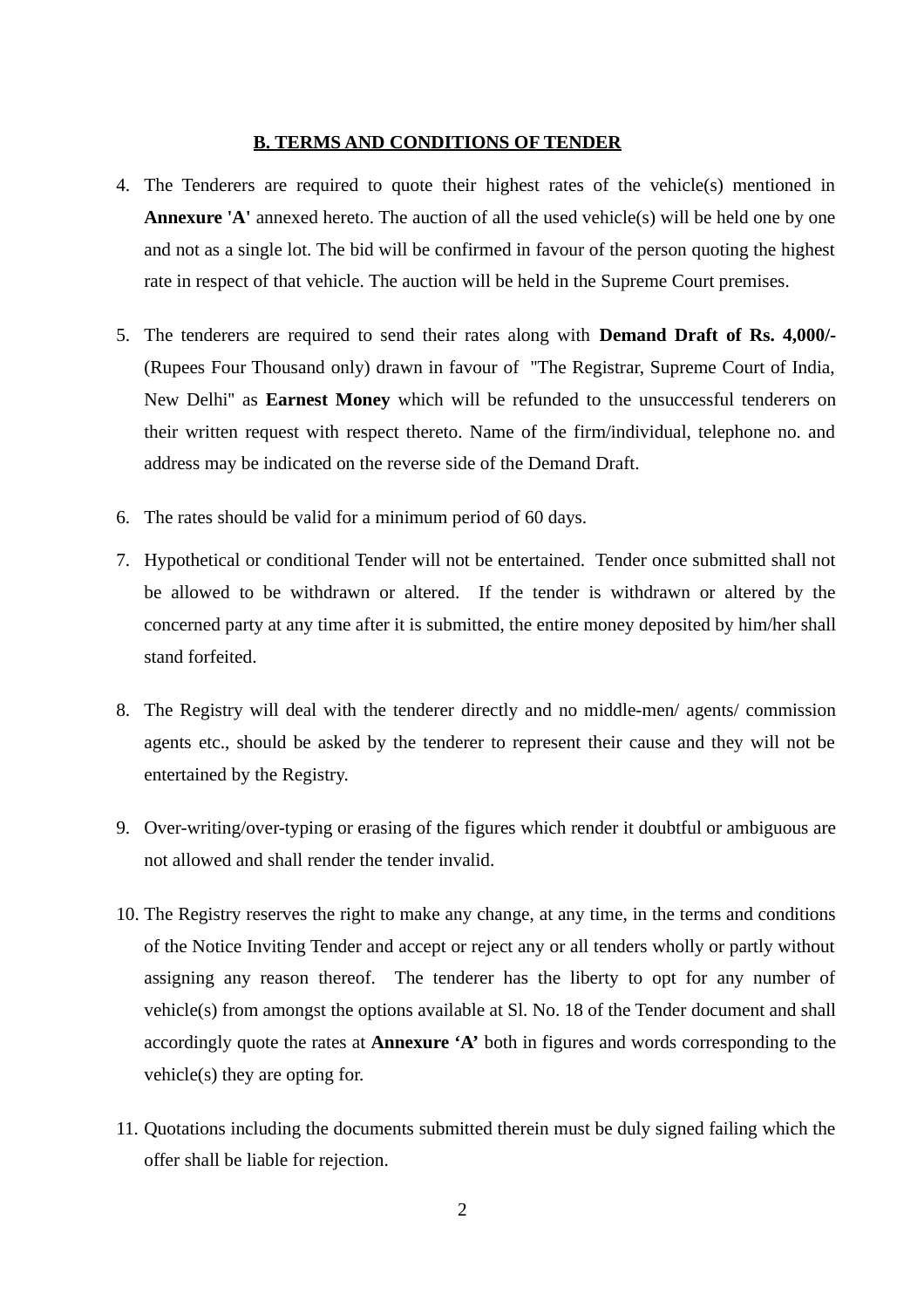- 12. Each tenderer has to certify that all the terms and conditions are acceptable to him/her. The Earnest Money shall stand forfeited in case of breach of any of the conditions mentioned herein.
- 13. Before start of auction, closed covered bids received shall be opened and declared.
- 14. Auction for only one vehicle will be taken up at a time and each participant will be permitted to offer his/her highest rate over and above the reserve price or highest written bid received for the vehicle, whichever is more and the sale will be fixed in favour of the participant offering the highest price for the vehicle. The auction in respect of next vehicle will be conducted only after receiving the 50% amount of highest bid for the previous one vehicle. If the auction is not completed on that day upto 4 p.m, the same will be continued on the next working day commencing at 11 a.m till all the vehicle(s) are sold in auction. If there is no bidder for any vehicle, the next vehicle will be put for auction.
- 15. **50% amount of the reserve price of the vehicle (s) is to be deposited by the highest bidder immediately on the spot whose bid will be provisionally accepted, by way of demand draft/pay order, after adjusting the Earnest Money already deposited, as referred to in Clause 5 above for particular make/model if the bidder does not wish to bid for any further vehicle. If he/she proposes to participate in any further auction, after successful auction of a vehicle, the earnest money will be carried forward, till he/she proposes not to participate in auction for any further vehicle. If the amount is not deposited, the earnest money will be forfeited and that vehicle will be put in auction again and the bidder will be barred from participating in auction for any other vehicle.**
- 16. It is obligatory for each bidder who desires to purchase more than one vehicle, to quote for such number of vehicle(s) in that category as per Annexure-A attached herewith. Vehicle to the successful bidder shall be released only after depositing full and final payment in the Registry by the bidder.
- 17. Auction for all the used vehicle(s) will be taken up at a time and each participant will be permitted to offer his/her highest rate over and above the reserve price or highest written bid received for the said item(s), whichever is more, and the sale will be fixed in favour of the participant offering the highest price for the used vehicle(s).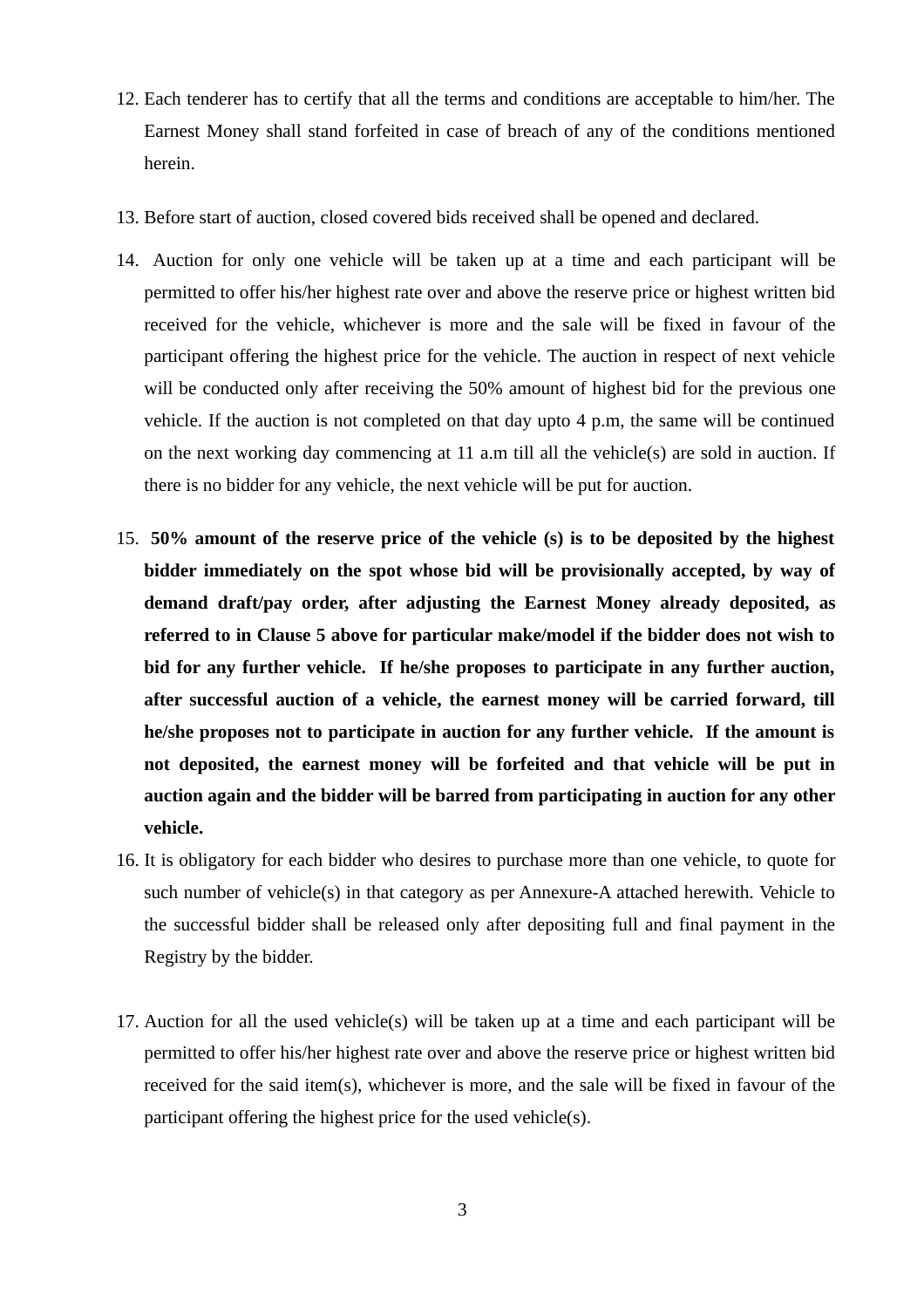18. At the time of auction, no bidder shall be permitted to bid for vehicle for an amount less than the reserve price of the particular vehicle as mentioned hereinbelow against each vehicle :

| S.<br>N <sub>0</sub> | <b>Make/Model of</b><br>vehicles             | Vehicle<br><b>Registration No.</b> | <b>Total Kms</b><br>covered | <b>Reserve Price</b><br>(Rs.) | <b>Remarks</b>                                                     |
|----------------------|----------------------------------------------|------------------------------------|-----------------------------|-------------------------------|--------------------------------------------------------------------|
| $\mathbf{1}$         | Eco Sports Titanium/<br>2013 model           | DL7CAF0002                         | 100667                      | 1,94,000                      | Reserve price are<br>without Vehicle<br><b>Registration Number</b> |
| $\overline{2}$       | Eco Sports Titanium/<br>2013 model           | DL7CAF0007                         | 117215                      | 1,92,,000                     | $-do-$                                                             |
| 3.                   | Eco Sports Titanium/<br>$2013 \text{ model}$ | DL7CAF0009                         | 99565                       | 1,85,000                      | $-do-$                                                             |
| $\overline{4}$       | Eco Sports Titanium/<br>2013 model           | DL7CAF0010                         | 81143                       | 1,90,000                      | $-do-$                                                             |
| 5                    | Eco Sports Titanium/<br>2013 model           | DL7CAF0011                         | 82954                       | 1,95,000                      | $-do-$                                                             |
| 6                    | Eco Sports Titanium/<br>2013 model           | DL7CAF0013                         | 69720                       | 1,70,000                      | $-do-$                                                             |
| 7                    | Eco Sports Titanium/<br>2013 model           | DL7CAF0014                         | 88351                       | 1,90,000                      | $-do-$                                                             |
| 8                    | Eco Sports Titanium/<br>2013 model           | DL7CAF0016                         | 85828                       | 1,93,000                      | $-do-$                                                             |

*Note: All Vehicles' reserve price are without Registration Number.* 

- 19. To be eligible for bidding, the bidder shall along with depositing the earnest money, submit written bid in closed cover in Proforma (Annexure 'A') for purchase of the used vehicle(s). The written bid shall not be less than the reserve price of the used vehicles, but shall be more than the reserve price.
- **20. The bidder would be eligible to bid for one or more than one vehicle, subject to the payment of money as mentioned in Clause 15 and further subject to the condition that he/she has submitted such number of bids as he/she proposes to bid and further that the bid shall not be less than the reserve price or written bid submitted, if any, in relation to that vehicle.**
- 21. The Officers /staff of the Supreme Court of India and their family members shall not be permitted to participate in the said auction.
- 22. The successful bidder shall get the vehicle(s) transferred in his/her name as per rules, at his/her own cost and responsibility, immediately on taking delivery and in any case within the time prescribed for this purpose. **The Supreme Court Registry shall not in any manner be concerned with or responsible for registration of the vehicle(s) and will have no liability whatsoever after the delivery of vehicle to the successful bidder.**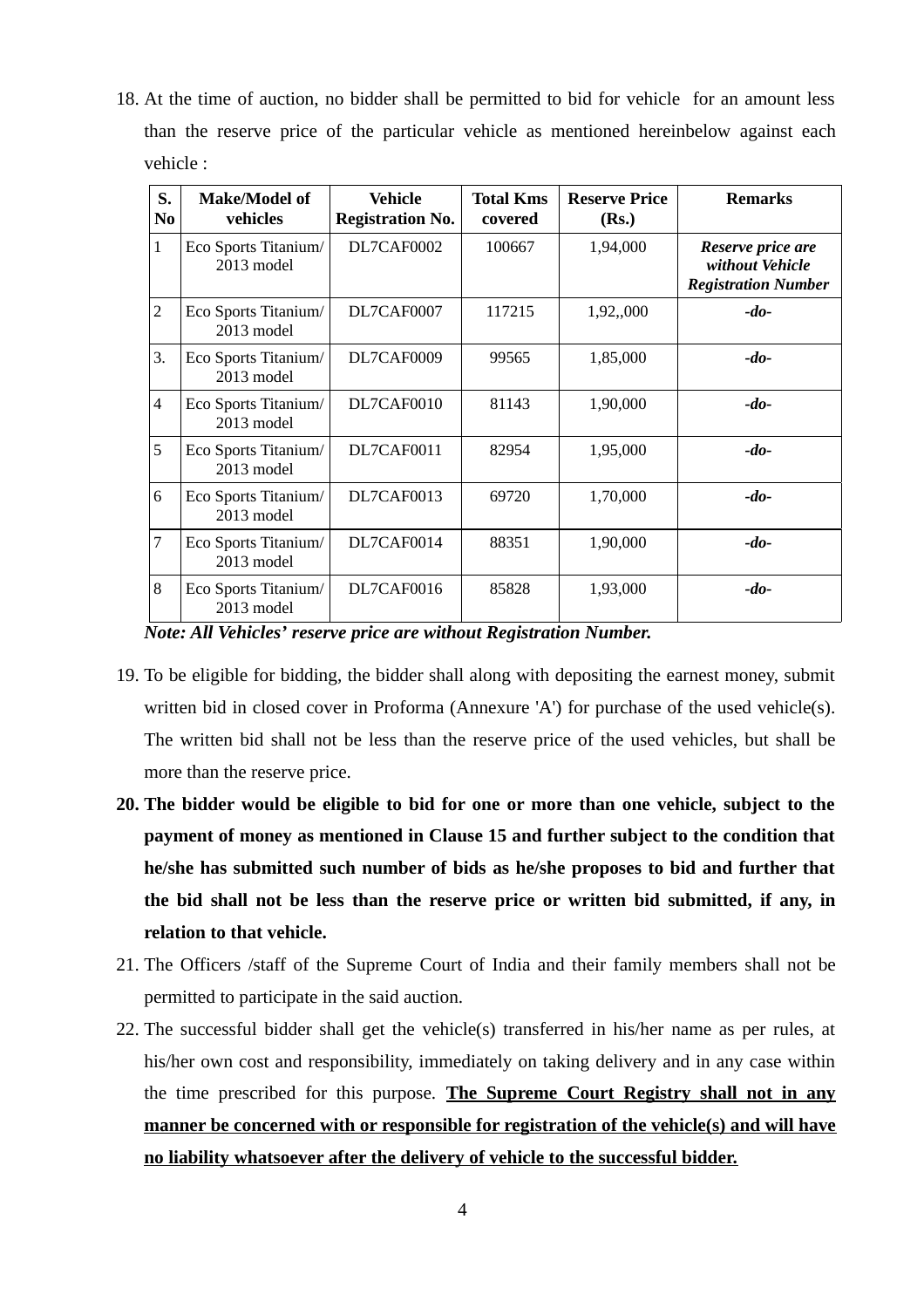#### **C. TERMS AND CONDITIONS FOR SUCCESSFUL TENDERER**

- 23. 50% amount of the reserve price of the vehicle (s) is to be deposited by the highest bidder immediately on the spot whose bid will be provisionally accepted, by way of demand draft/pay order, after adjusting the Earnest Money already deposited. If the amount is not deposited, the earnest money will be forfeited and the vehicle(s) will be put up in auction again and the bidder will be barred from participating in auction taking place in furtherance of the cancelled auction.
- 24. On final acceptance of the bid, the remaining 50% amount is to be deposited by the highest bidder within 3 working days failing which 50% amount already deposited shall stand forfeited and the said vehicle(s) will be sold in auction. After full and final deposit, the vehicle(s) shall be allowed to be lifted by the bidder within 3 working days.
- 25. The successful tenderer will have to abide by the terms and conditions as may be fixed from time to time by the Registrar, Supreme Court of India, New Delhi.
- 26. The successful tenderer shall engage his/her own labour for the purpose of lifting of auctioned vehicle(s).
- 27. The successful tenderer shall ensure that the personnel so deployed should maintain due decorum and also restrain them from collaborating or mixing up with any outside element or with the workers/staff of the Registry of the Supreme Court of India and Advocates, etc.
- 28. The Registry, in its discretion, reserves the right to reject or accept any bid, partly or completely, at any time without assigning any reason therefor. The decision of the Committee of Officers conducting the auction shall be final.
- 29. The successful bidder shall také away the auctioned vehicle(s), at his/her own cost and responsibility, immediately on taking delivery and in any case within the time prescribed for this purpose. The Supreme Court Registry shall not in any manner, be concerned with or responsible for the vehicle(s), and will have no liability whatsoever after the delivery of said vehicle(s) to the successful bidder.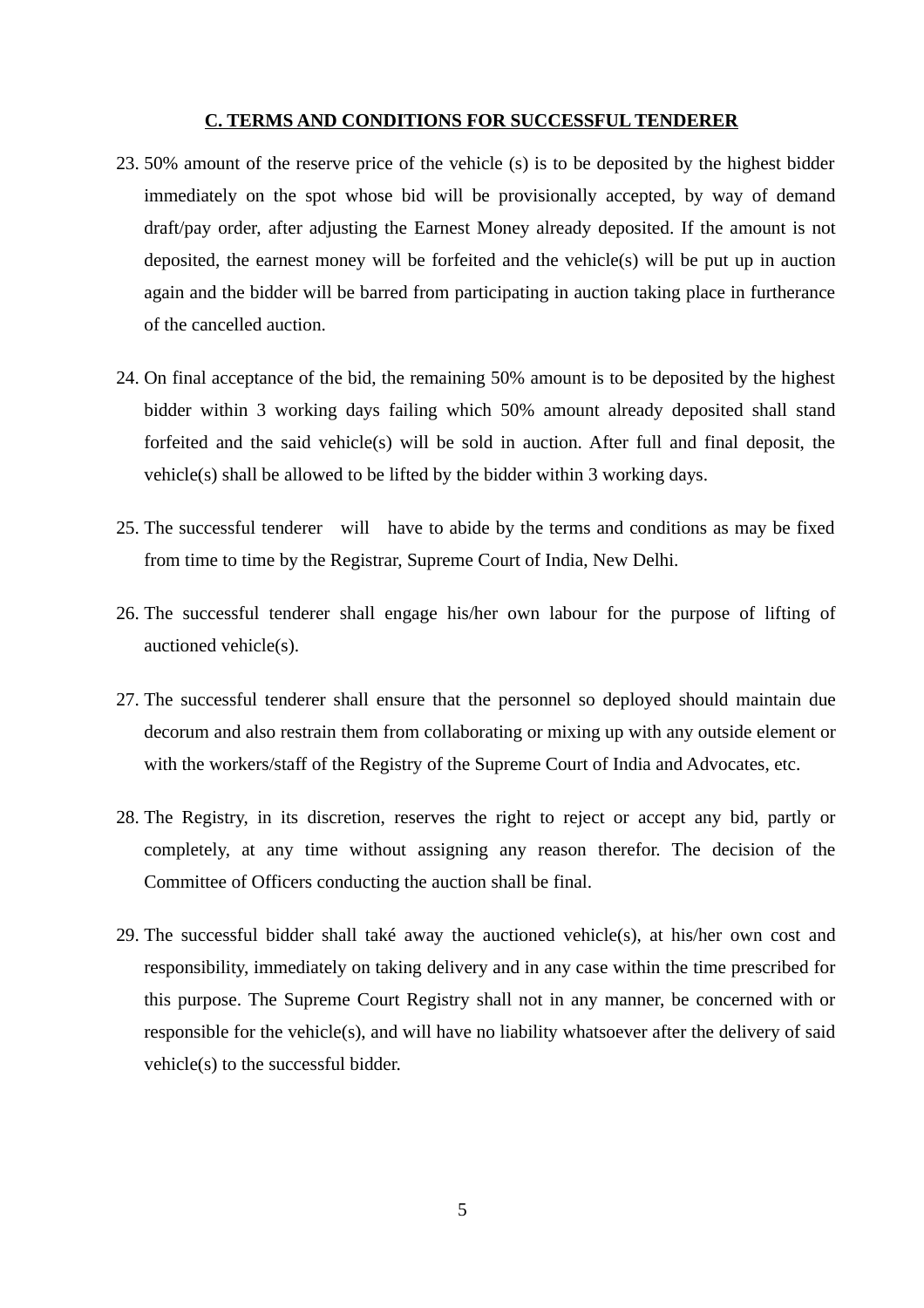- 30. At the time of auction, any bidder trying to cartel with other bidders to otherwise influence the auction process may be evicted and his /her earnest money may be liable to be confiscated.
- 31. In case of default of any conditions as stated by the successful bidder during the period of his/her engagement, the earnest money shall stand forfeited without any further notice of opportunity.
- 32. It shall be presumed that the bidder has fully inspected the used vehicle(s) before the auction. The Registry shall not be responsible and shall not entertain any complaint in respect of the said vehicle(s) subsequently.

### **E. INVITATION OF TENDER**

 Interested parties may send their sealed tenders in two separate sealed envelopes, one containing (i) "Tender Document" and another containing (ii) "Earnest Money" superscribing on the envelopes (a) ''Tender/price bid for SALE OF USED VEHICLES'' and (b) ''Earnest Money for SALE OF USED VEHICLES'' respectively, addressed by name to Shri Anil Kumar Sharma, Additional Registrar (AM), Supreme Court of India, New Delhi, so as to reach on or before **20.05.2022 upto 3:00 P.M. which will be opened on 21.05.2022 at 11:00 A.M in the Supreme Court Registry and thereafter auction process will be started** by a Committee of Officers constituted for the purpose before the tenderers or their authorised representative(s) who may wish to remain present.

 The tenders received after due date and/or time and without Earnest Money will not be entertained. In the first instance, envelopes containing Earnest Money and therafter, Envelopes containing tenders will be opened.

> Sd/- (Anil Kumar Sharma) Additional Registrar (AM) 29-04-2022

Encl : **ANNEXURE 'A'**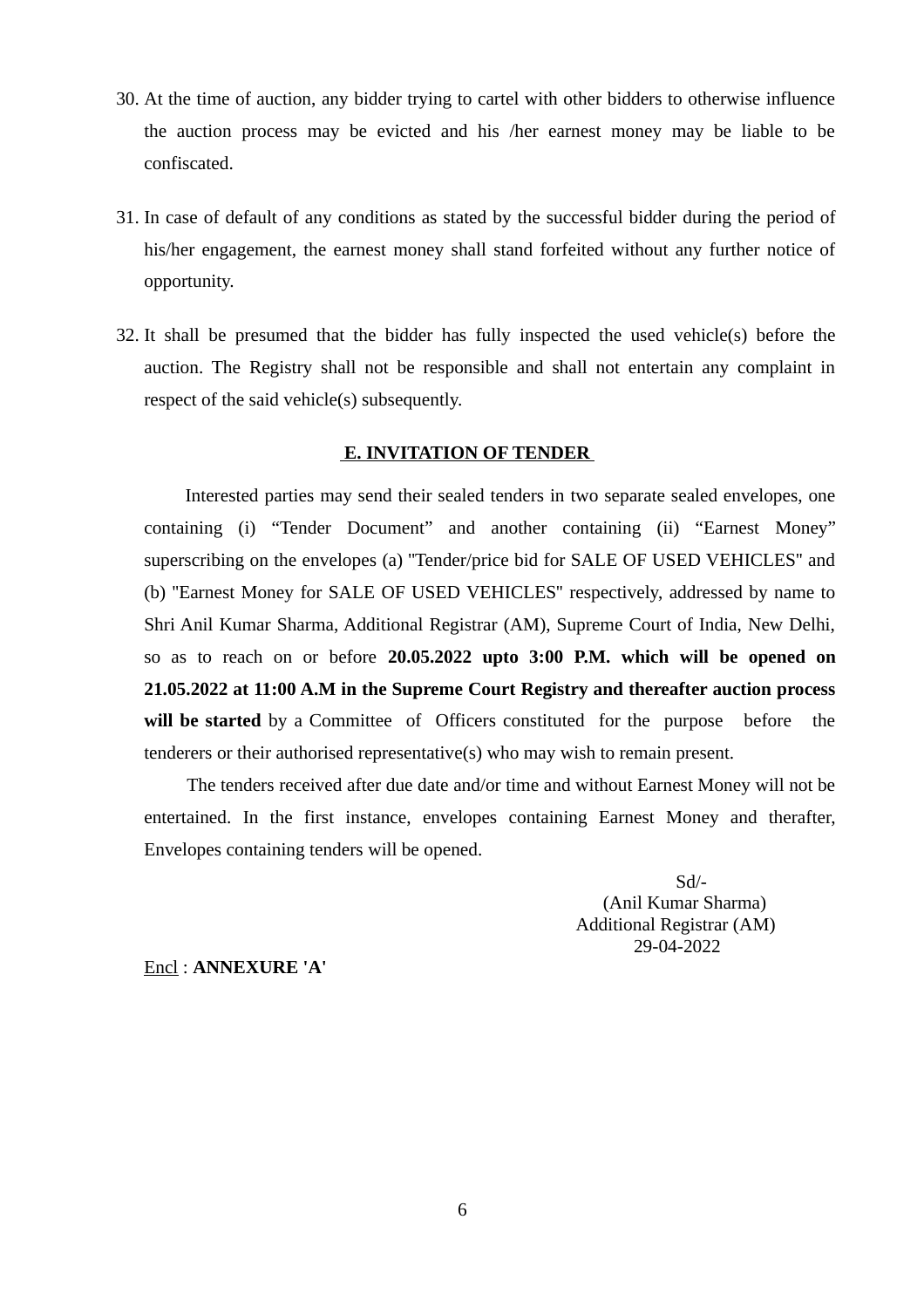**ANNEXURE 'A'**

## **SUPREME COURT OF INDIA ADMN. MATERIALS**

 **F.NO. 1/Con//2022/SCI(AM) Dated : 29/04/2022**

## **LAST DATE FOR SUBMISSION OF TENDER : 20/05/2022 upto 3.00 P.M.**

# *DATE & TIME OF OPENING OF TENDERS : 21/05/2022 at 11.00 A.M.*

### *DATE & TIME OF AUCTION OF VEHICLES : 21/05/2022 at 11.30 A.M. onwards*

### **PROFORMA**

**(To be filled in by the Bidders with reference to Auction Notice for sale of used Vehicles viz. Eco Sports Titanium Cars )**

- **1. Name of the Bidder with address :**
- **2. Name of the contact person with Mobile/Telephone No. (s) :**
- **3. Fax No./E-mail ID :**
- **4. GST No. :** *(Mandatory for Agencies but Voluntary for Individual(s)*

**5. Price to be offered by way of written bid against each registered vehicle mentioned below (in any case be not less than the reserve price fixed but may be more than that) :**

| S.<br>N <sub>0</sub> | <b>Make/Model of</b><br>vehicles             | <b>Vehicles</b><br><b>Registration</b><br>No. | <b>Reserve</b><br>Price (Rs.) | <b>Bidding for</b><br><b>Vehicle(s)</b><br>(YES or NO) | <b>Offered price (In Figures</b><br>and Words) |
|----------------------|----------------------------------------------|-----------------------------------------------|-------------------------------|--------------------------------------------------------|------------------------------------------------|
| 1.                   | <b>Eco Sports</b><br>Titanium/<br>2013 model | DL7CAF0002                                    | 1,94,000                      |                                                        |                                                |
| 2.                   | <b>Eco Sports</b><br>Titanium/<br>2013 model | DL7CAF0007                                    | 1,92,,000                     |                                                        |                                                |
| 3.                   | <b>Eco Sports</b><br>Titanium/<br>2013 model | DL7CAF0009                                    | 1,85,000                      |                                                        |                                                |
| 4.                   | <b>Eco Sports</b><br>Titanium/<br>2013 model | DL7CAF0010                                    | 1,90,000                      |                                                        |                                                |
| 5                    | <b>Eco Sports</b><br>Titanium/<br>2013 model | DL7CAF0011                                    | 1,95,000                      |                                                        |                                                |